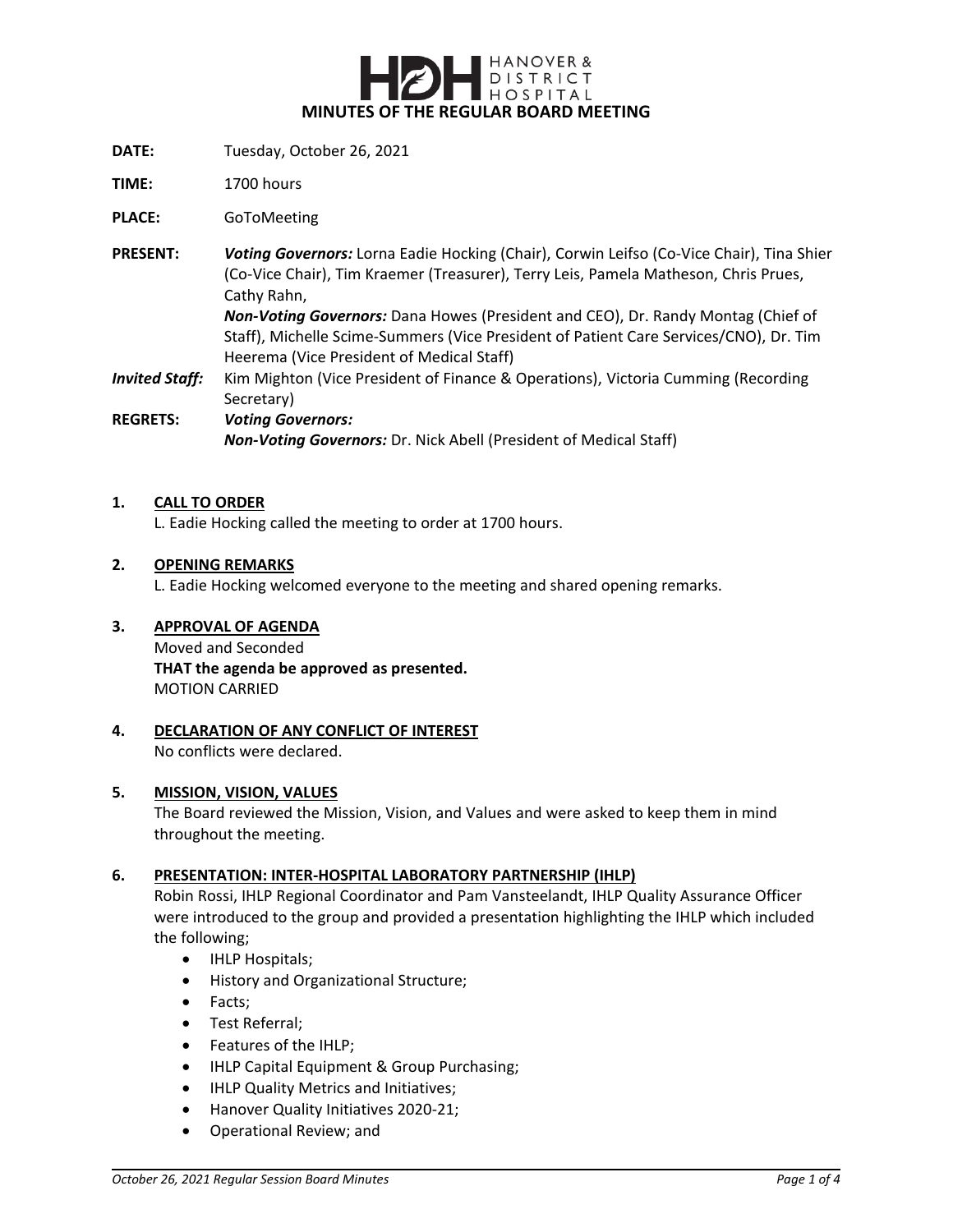• IHLP Audits 2020-21.

*R. Rossi & P. Vansteelandt left the meeting.*

# **7. RECOGNITION: BEST CORE FAMILY MEDICINE TEACHER (RURAL/REGIONAL SITE)**

D. Howes informed the group that Dr. Marc Labelle has received recognition from the Schulich School of Medicine & Dentistry as the "Best Core Family Medicine Teacher (Rural/Regional Site)".

# **8. STRATEGIC MATTERS**

There were no strategic matters on the agenda.

## **9. OFFICER REPORTS**

## **9.1 Board Chair Report**

L. Eadie Hocking provided a report in the agenda outlining the events/meetings she has participated in from September 28, 2021 to October 21, 2021. Information was brought forward from a Miller Thomson education session and a future Board education opportunity was noted as well. There was no further discussion.

# **9.2 President/CEO Report**

D. Howes provided a written report in the agenda and highlighted;

- A letter was received from Premier Ford on October 15, 2021 asking all hospitals for input in regards to mandating vaccination in the hospital sector. Hospitals asked the Ontario Health Association (OHA) to draft a response letter to the Premier, outlining recommendation that would unite hospitals across the province. One of the key points that hospitals conveyed was that health human resource issues have existed well before the pandemic and that mandating vaccination would not change or overly exacerbate staffing strains in the hospital sector. Response letters from the OHA and HDH were included in the agenda for information;
- Accreditation tracers were completed on October 14, 2021 to prepare frontline staff and leadership for the upcoming survey. Overall, the feedback from staff was that this process was helpful and a positive experience. Confirmation of the Board Accreditation will be sent out with date/time and whether it will occur in person or virtually; and
- The leadership team continues to engage in monthly leadership development sessions.

# **10. BUSINESS/COMMITTEE MATTERS**

# **10.1 Finance/Audit & Property Committee Report**

T. Kraemer reported that the Finance/Audit & Property Committee met on October 21, 2021 and reviewed the financial statements for the  $6<sup>th</sup>$  period ending September 30, 2021. At the end of September YTD there was a deficit of \$35,215 before amortization and an YTD deficit of \$173,192 after amortization.

A report was received from Michael Ellis from Scotia Wealth Management reviewing the hospital's investment portfolio. No changes are suggested to the investment policy at this time.

## **10.2 Fiscal Advisory Committee Report**

Nothing to report at this time.

**10.3 Public Relations Committee Report**

Nothing to report at this time.

**10.4 By-Law Committee Report**

Nothing to report at this time.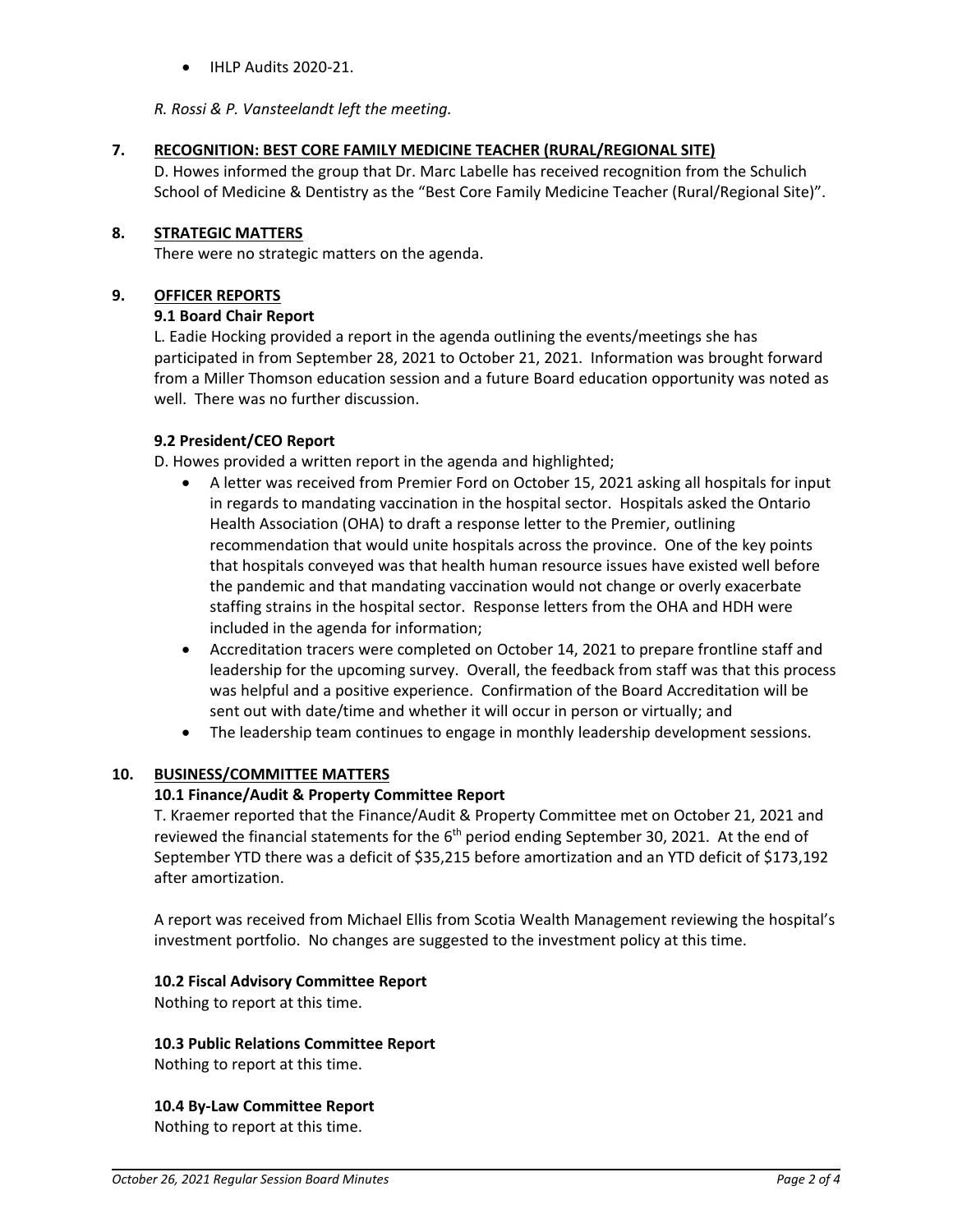## **10.5 Nominating Committee Report**

T. Shier reported that the Nominating Committee met on October 20, 2021. A plan has been put in place to recruit additional members for the board. The Board Committee membership was reviewed and adjusted to fill vacant gaps.

Moved and Seconded

*THAT the Board of Governors accepts the revised Committee List as presented.* MOTION CARRIED

## **11. CONSENT AGENDA**

# *Item 11.3 (b) VP of Patient Care Services/CNO Report was removed from the consent agenda for discussion;*

More detail was sought on how HDH is prepared for potential pediatrics cases. It was clarified that the 4<sup>th</sup> wave has seen an increase in pediatric cases but the majority have not been COVID-19 cases in tertiary centres. Respiratory illness is on the rise and the normal season for this is approaching.

There is a multidisciplinary group that is looking at clinical pediatric pathways. In Grey-Bruce, HDH is partnered with GBHS who have expertise to work through these pathways. Physicians will receive the clinical pathways. HDH has also completed education with frontline staff running mock codes with pediatric cases. HDH transfers pediatric cases and does not admit them. This will continue until directed otherwise.

Moved and Seconded *THAT the Board of Governors accept Item 11.3 (b) VP of Patient Care Services/CNO Report as presented.* MOTION CARRIED

# *Item 11.2 (c) Medical Advisory Committee Minutes – September 9, 2021 was removed from the consent agenda for discussion;*

It was asked how the upgrade of Picture Archiving and Communication System (PACS) software has been. It was explained that issues that have risen due to the upgrade have now been resolved. It was confirmed that images are able to be pulled from other software platforms as well.

Moved and Seconded *THAT the Board of Governors accept Item 11.2 (c) Medical Advisory Committee Minutes – September 9, 2021 as presented.* MOTION CARRIED

Moved and Seconded

## **THAT the items on the consent agenda are approved as follows**;

**11.1** Open Board Session Minutes

(a) Regular Board Minutes – September 28, 2021

(b) Special Board Minutes – September 28, 2021

## **11.2 Board Committee Reports**

- (a) Finance/Audit & Property Committee Minutes September 23, 2021
- (b) Quality Governance & Risk Management Committee Minutes September 23, 2021
- (c)(i) Physician Credentials: 2021 Reappointments

## **11.3 Reports**

- (a) Finance & Property Report
- (c) Chief of Staff Report